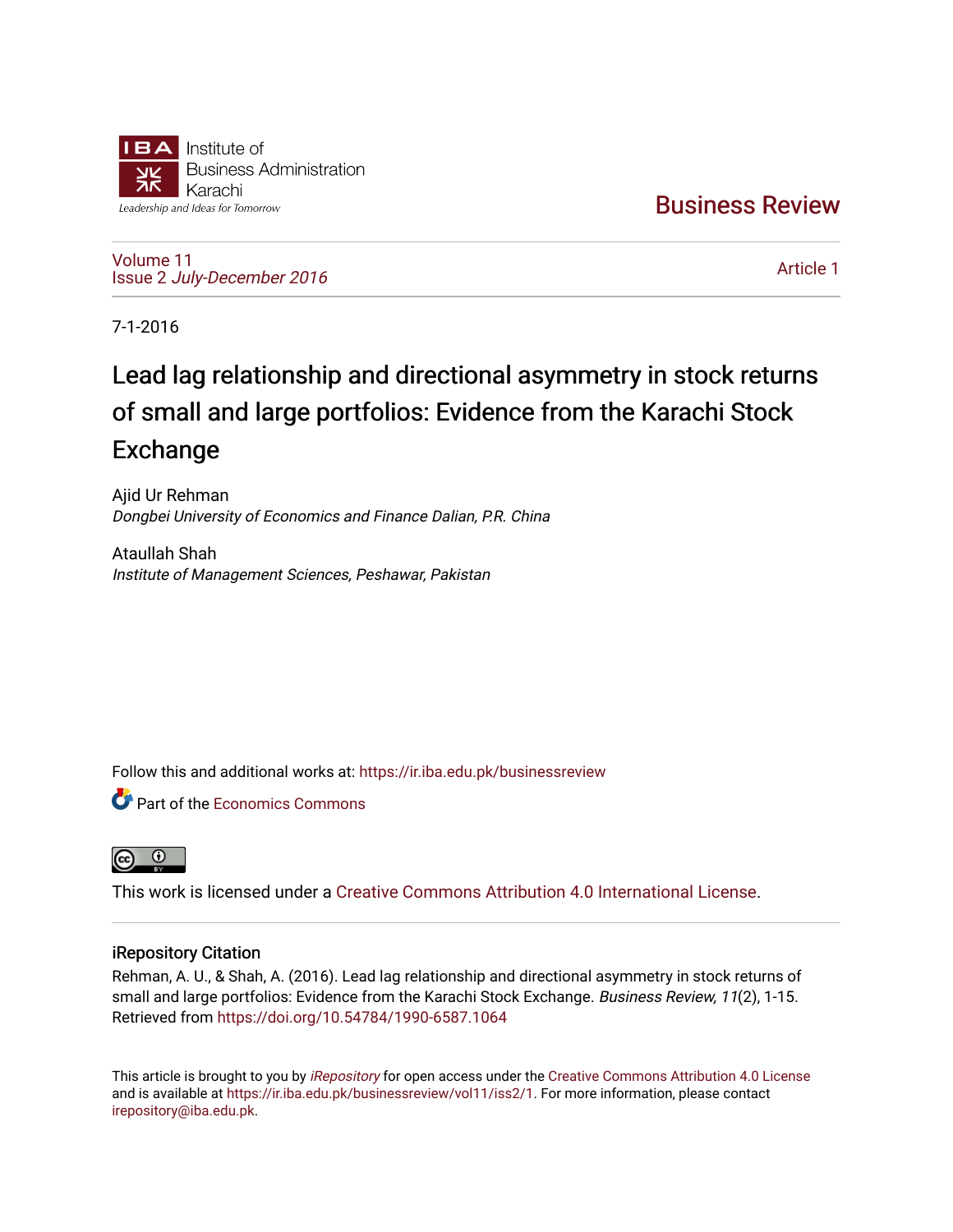**1**

# **ARTICLE**

# **Lead-Lag Relationship and Directional Asymmetry in Stock Returns of Small and Large Portfolios: Evidence from the Karachi Stock Exchange**

Ajid Ur Rehman Dongbei University of Finance and Economics Dalian, P.R. China

Attaullah Shah Institute of Management Sciences, Peshawar, Pakistan

#### Abstract

*We explore whether systematic lead-lag relationships exist among the returns of small and large portfolios and whether such portfolios show symmetrical responses to good and bad news. Regression analysis conducted on sample small and large portfolios selected from listings at the Karachi Stock Exchange shows that small stocks follow large stocks quickly in bear-market conditions but slowly in bull-market conditions. This implies that positive information is absorbed more slowly in the prices of smaller stocks than in that of larger stocks.*

**Key Words:** Lead-Lag Relationship, Directional Asymmetry, Smallest and Largest Stocks, Karachi Stock Exchange

#### **Introduction**

**Existings Review Volume 11 Number 2** July December 2016<br> **ARTICLIS**<br> **Lead-Lag Relationship and Directional Asymmetry in**<br> **Stock Returns of Small and Large Portfolios:**<br> **Evidence from the Karachi Stock Exchange**<br>
Dough Stock market is an important centre of financial activity in a country as it helps in price discovery of financial assets, and provides liquidity to primary markets, and serves as a good economic indicator. Karachi Stock Exchange (KSE) is the largest stock market of Pakistan. It is a core window for both domestic and foreign investors to invest their funds. The movement across KSE-100 Index is mainly driven by large capitalization stocks like Oil and Gas Development Corporation, Pakistan Tobacco Company, National Bank of Pakistan, Karachi Electric Supply Company. At the same time KSE 100-Index has also some small market capitalization companies like Quice Foods Limited, Adam Sugar Mills, Yusuf Weaving Mills, Lakson Tobacco. These small stocks move in integration with large capitalization stocks. However, evidence suggests that large stocks usually lead the small stocks (Lo and MacKinlay, 1990; Cen et al. 2013). This study is based on lead lag relationship of small and large stocks returns. If there is a systematic lead lag relationship between returns of small and large stocks it will be easy for a portfolio manager to devise a strategy to estimate movements in one group of stocks with the help of the other. In this way s/he can follow a strategy of buying winners and selling losers to earn above normal profit. However, contrary to lead-lag patterns the Random Walk Hypothesis introduced by Bachelier's (1900) in his thesis "Theory of Speculation". It postulates that prices of stocks evolve randomly and thus stocks prices can't be predicted. It is consistent with efficient market hypothesis. This area has attracted enormous research. Random walk hypothesis has been supported in a number of early studies (Cootner, 1964; Fama, 1965, 1970). Stock prices unpredictability is the essential feature of random walk hypothesis. However, recent studies have evidence in support of stock returns predictability which has surprised the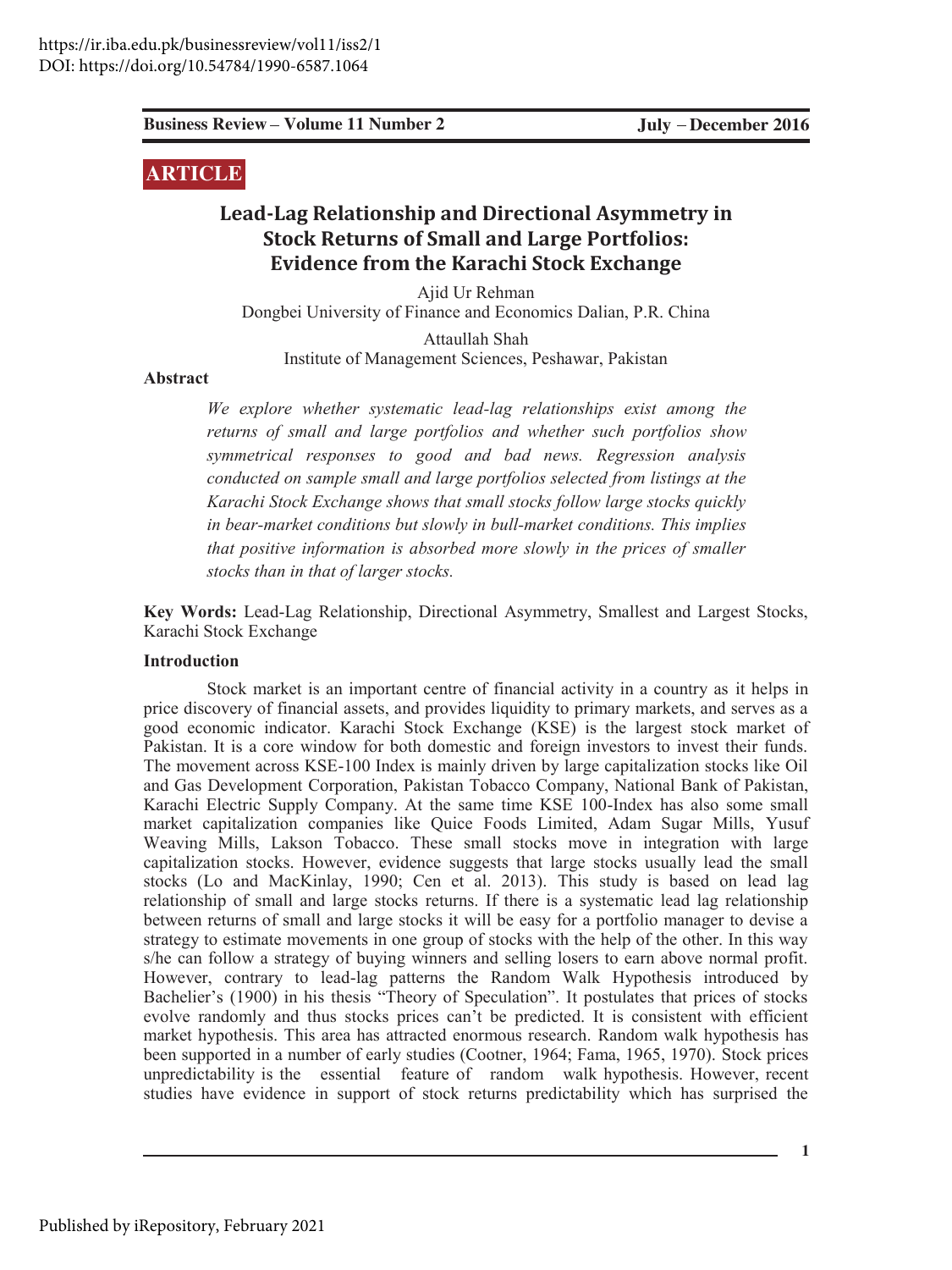advocates of efficient market hypothesis. Because of this reason importance of this area has increased considerably from the point of view of financial economists.

**Existness Review Volume 11 Number 2** Judy December 2016<br>
advocators of effects matrix reports in the control of the state of this reason imperentate of this area has<br>
contracted considered by explicit the state of Leadin Different studies have been conducted to explain the existence of lead-lag relationship between stock returns. In this regard the discussion goes back to Fisher  $(1966)$ who reported that non-synchronous trading brings autocorrelation between stock returns. In preceding studies lead-lag pattern was studied by sorting portfolios on the basis of different characteristics. Lo and Mackinlay (1990) and Cohen et al. (1986) reported that lead-lag pattern is due to thin trading. Thinner trading occurs as far as trading in small stock is concerned. This is due to the fact that investors wait until they see enough evidence that prices of small stocks are going to adjust to new information. Thus a lag in response of the market is created to adjust the prices of small stocks. This size associated with lead-lag relationship is attributed to the mechanism of dissemination of information by Lo and Mackinlay (1990). Availability of information also plays an important role in lead-lag relationship of stock returns as highlighted by Chan (1993). According to findings of Chan  $(1993)$  findings large stocks are more focused by institutional investors compared to small stocks. More information and analysis are produced regarding large stocks. So, the investors who only specialize in small stocks are left only to rely in the price movement of large stocks because movements in their prices, large stocks indicate quality of information generated by institutional investors. Investors follow price movements of large stocks to predict movements in prices of small stocks. Chan (1993) views were objected by Badrinath et al.  $(1995)$ . They argued that lead-lag relationship is more related to institutional ownership than size itself.

Recent studies have shifted the focus of lead-lag patterns from more fundamental explanations to behavioral explanations. Studies by Hong et al.  $(2007)$ ; Merton  $(1987)$  and Hong  $\&$  Stein (1999) reported slow diffusion of information among different segments of markets because of limited ability of humans to process all available information. This limited cognitive ability lead to lag of information reaching from one segment to other which in turns create lead and lag phenomena in asset returns.

One important empirical study in this regard is the study of Hong et al.  $(2007)$ . Their main hypothesis was that the propensity of an industry to lead movement of the stock market index is linked with its ability to predict various economic indicators. They found evidence in support of their hypothesis, even after controlling for well-known stock market predictors."

Another important aspect is the directional asymmetry in returns behavior of small and large stock returns. Directional asymmetry is when two things going in different directions. McQueen, et al. (1996) proved that directional asymmetry exist in returns of small and large stock portfolios. Their study also reported that some small stocks have a tendency to respond slowly to good macroeconomic news. This provides another opportunity to find out stocks with rapid response to good macroeconomic news.

The objectives of the study are: to (i) find whether returns of small stocks or large stocks lead the market returns; (ii) to investigate lead and lag relationship between the returns of small and large stocks; (iii) to find directional asymmetry in returns of small and large stocks; and (iv) to investigate the direction and degree of responsiveness of small stock returns in up and down market conditions. This paper has idiosyncrasy in a way that no previous research study in Pakistan has investigated directional asymmetry in up and down market conditions.

This remainder of this study is organized as follows: in section 2, existing literature on lead and lagged pattern is discussed in details in Section 3, the sample framework, sources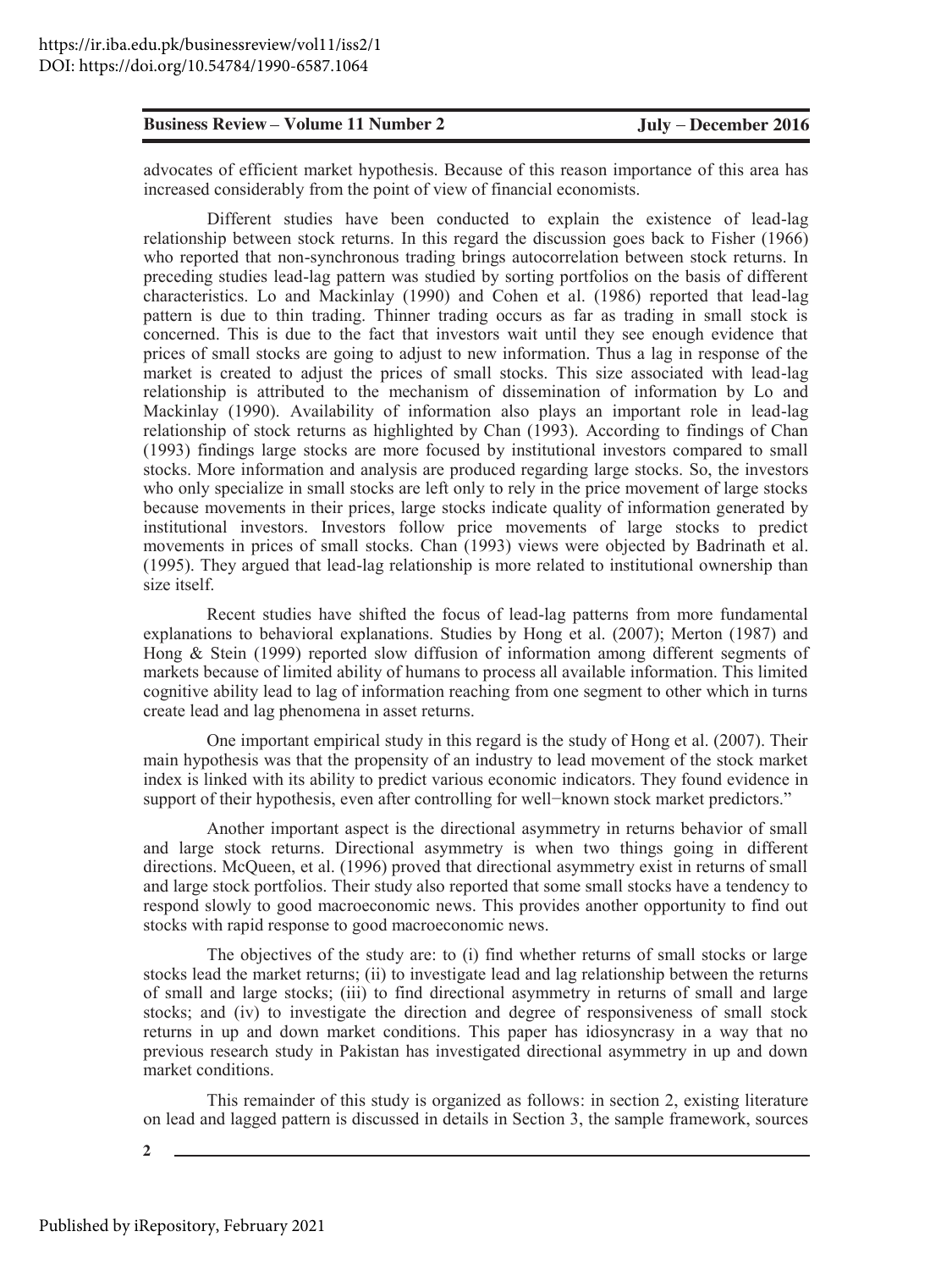discussed in Section 4, findings are discussed and analyzed, section 5, concludes the study.

#### **Literature Review**

The lead lag relationship of stock returns has been analyzed and studied by different researchers at different point of time using different methodologies. An important methodology used in different studies is the cross autocorrelation in portfolio returns. McQueen, et al. (1996) found that small stocks returns can be predicted from the movements in returns of large stocks. When the returns on large stocks are negative, then small stocks have high concurrent beta while their lagged beta is highly insignificant. On the other hand, if large stocks have positive trend small stocks have small beta and significant lagged beta.

MacQueen et al. (1996) based their findings on Leo and Mackinlay (1990) cross autocorrelation puzzle. According to this puzzle small stocks reflect a delayed response to positive news and a quick response to common negative news. They further analyzed the source of contrarian profits. Contrarian refers to investor who makes his investment decisions contrary to current market sentiments. For example, if market is currently at rage for energy stocks and pharmaceutical stocks are out of touch. A contrarian will opt for pharmaceutical stocks because he is thinking that these stocks are currently underpriced and will be profitable in future. Thus a contrarian buys today's looser. While analyzing the source of contrarian profits they argued that there is a correlation between the returns on a portfolio of small stocks with the lagged returns on a portfolio of large stocks.

Another important aspect was the size asymmetry. Leo and Mackanly (1990a) also argue that there is size asymmetry, i.e. the returns of large stocks are not correlated with the lagged returns of small stocks. Boudoukh et al. (1994) on the contrary however argue that this cross autocorrelation between the size sorted portfolios can also be attributed to autocorrelation of small stocks portfolios. However, Leo and Macainlay (1990a, 1991b) argue that such autocorrelation of small stocks portfolios cannot appeal to the traditional no synchronous trading criticisms. They found that the systematic lead - lagged patterns among returns of large and small stocks is an important source of the contrarian profits. With these findings a search for new, viable and suitable begun to explain why small stock returns can be predicted by returns of the large stocks.

**Business Review • Volume 11 Number 2 <b>July** • December 2016<br>
of dascussed in Section 4, findings are discussed and amalyzed, section 5, concludes the statistical models are<br>Literature Review of respirated and complement a Different researchers have views about this asymmetric pattern. Conrad, et al. (1997) reported size asymmetry in conditional variances. They argue that behavior and mean of small stock returns is led by the volatility patterns of large market stocks. Chan (1993) explained the asymmetric patterns of cross autocorrelation of returns of large stocks with the returns of small stocks. He argued that this cross autocorrelation might arise because investors are more informed about large stocks, having lower marginal costs of information. (e.g., Ho  $&$  Michaely 1988). Chan (1993) views cost to acquire information depends on investor risk preferences when the information is not incorporated in the price. This shows that at equilibrium marginal cost for acquiring information is the same for all stocks, but despite this cost of acquiring information may differ. From this it is clear that all public information may not be incorporated in prices of small stocks. With a striking finding that market makers add noisy signals to their stocks. They set the prices of their assets according to their future expected values owing to their signals. However, there is a heterogeneity in signals which creates information asymmetry patterns that play their roles in cross autocorrelation. There exist stocks of less noisy signal. The price changes for these stocks are more strongly correlated with changes in future prices of noisier stocks. This shows that prices of less noisy stocks slowly incorporate the available information.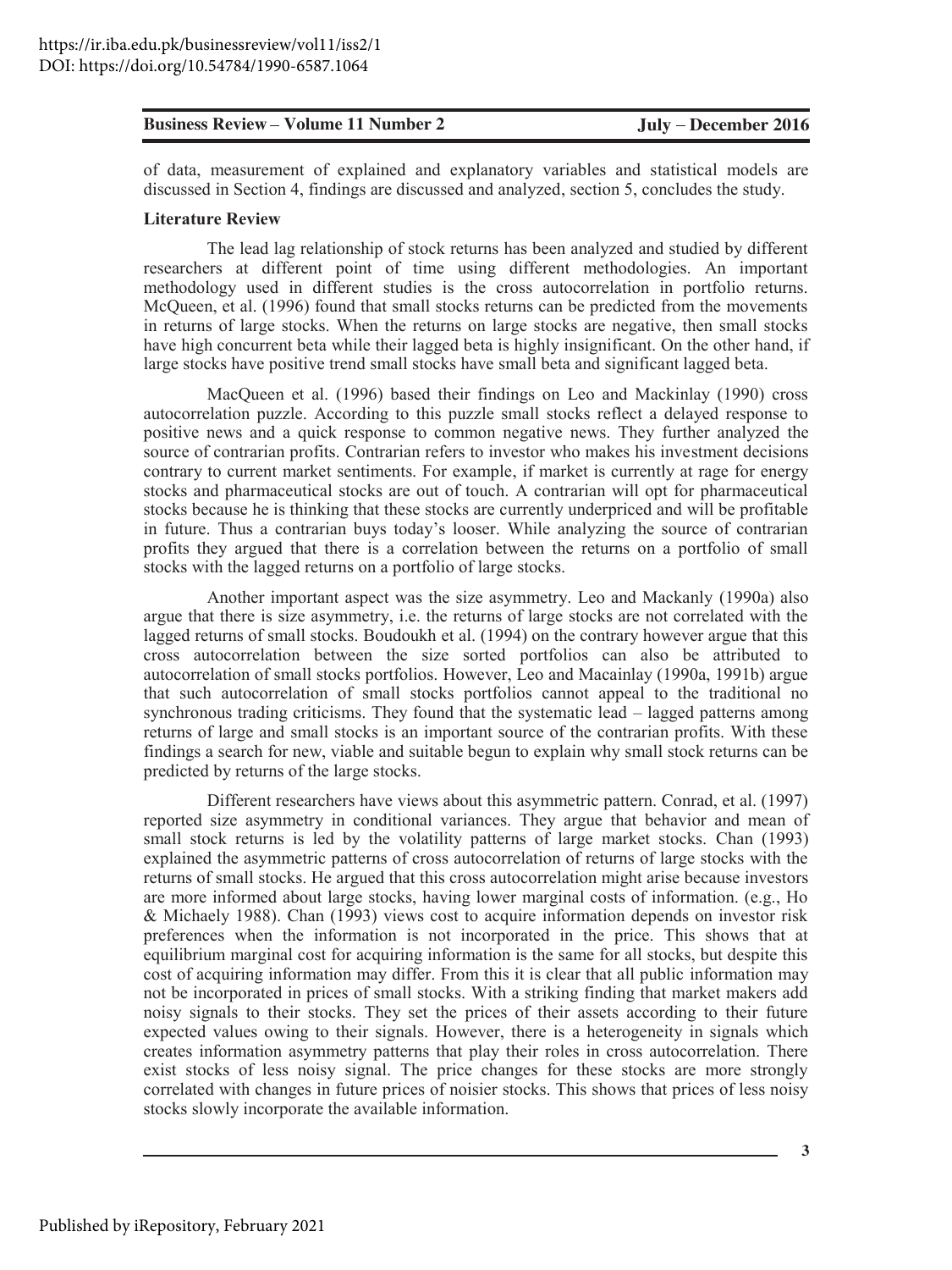Boudoukh et al. (1994) categorize the existence explanation for this correlation into three school of thoughts: "Loyalists," "Revisionists," and "Heretics". Loyalists argue information is processed rationally by the market. They believe that strong autocorrelation at shorter periods are not due to the fundamentals but instead they can be attributed to correlation that arises due to market frictions. The magnitude and pattern of this autocorrelation may be due to measurement of error in data which may be due to nonsynchronous trading patterns; difference is prices or bid as spreads (Conrad, Gultekin, and Kaul, 1997). Institutional structures involving different market mechanisms and structures and trading periods also account for this autocorrelation pattern. Microstructures such as handling and processing of market information, holding and inventory holding mechanisms can also lead to these autocorrelation patterns.

Advocates of the second school of thought "the revisionist" argue that markets are efficient but however even in the frictionless markets this autocorrelation of short horizon stock returns can be found. Their view is that these autocorrelation patterns are driven by time varying risk premiums. Changing risk premiums, they argue, can be explained by inter temporal asset pricing models, such as conditional versions of the arbitrage pricing theory or the consumption-based asset pricing model. That is, variation in risk factors, such as past market returns, past size returns, or interest rate spreads, can induce variation in short-horizon risk premiums (Conrad, Gultekin, and Kaul, 1991).

Heretics argue that markets are not rational however profitable trading strategies do exist. They further argue that in pricing of securities psychological factors are very much important. They attribute the market predictability to stock market bubbles and over reaction.

Each of the above schools of thought has some empirical support however all of the empirical characteristics of data do not support any of them. For example, Mech (1993) found some empirical support for Loyalists. Transaction cost arguments of Loyalists was consistent with Mech's findings. He empirically found that 'cross sectional stocks with higher bid as spread reflects more predictability than stocks with lower bid ask risk. However, Mech time series findings were unable to support his explanation.

**Exaines Review Volume 11 Number 2**<br> **Idad**<br> **Examples the relation of all (1994) cargonizer, "Revisionslss", "and "Hereits". Loyalists argue<br>
three school of thoughs: "Loyalist," "Revisionslss", and "Hereits". Loyalists** McQueen et. al. (1996) extends prior work into two directions. First they offer a new challenge to those who seek the explanations of cross autocorrelation pattern between large stock and small stock returns by documenting a new empirical attribute of the data, i.e.' the directional asymmetry. They showed that in up and down market this cross autocorrelation is asymmetric. In months when short market fall they found high concurrent beta for small stocks and significantly lagged betas. In months when stock market rises they found small concurrent beta for small stock and highly significant positive lagged beta. Thus, on both current and lagged markets proxy returns beta exhibit a directional asymmetry. They further found that both large and small stocks respond quickly to negative macroeconomic views, however some small stocks respond with a delay to noneconomic news. Their findings were consistent with different data patterns i.e. weekly and monthly returns. Their findings were inconsistent with Loyalists and Revisionist school of thoughts those supporting a symmetric response to macroeconomic news.

Further evidence on Heretics school can be found in empirical work of Sias and Starks (1994). They argued that this delay in response is caused by the herding behavior of institutional investors. It was confirmed by the work of McQueen et al. (1996) who empirically found that when the macroeconomic news is good long delays in small stock returns are caused by institutional herding behavior.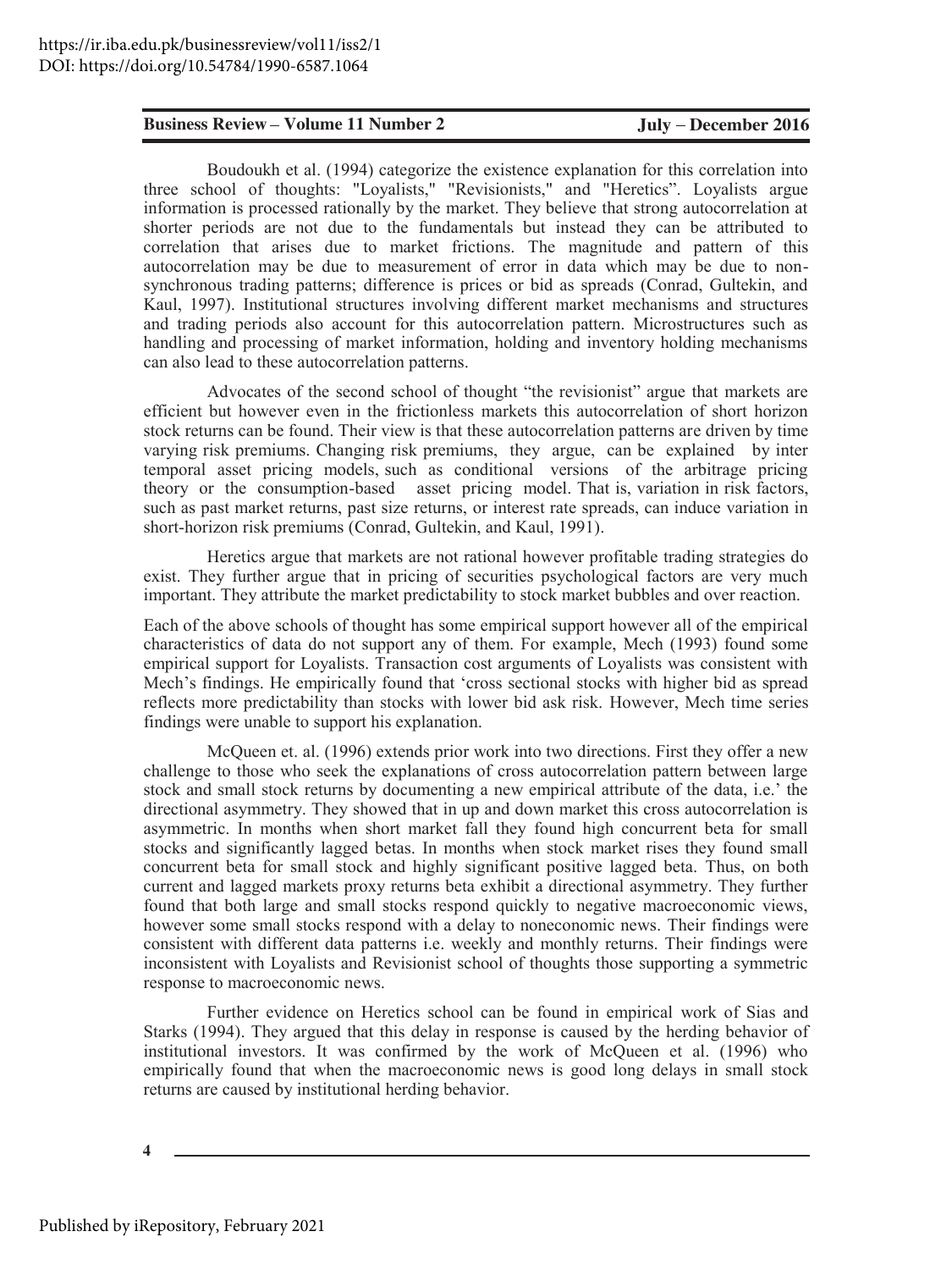Solnik (1993) and Bae and Karolyi (1994) report a directional asymmetric pattern for good and bad news in volatility spillovers for stock returns across international markets. Work of Domian, et al. (1995) shows that relation between stock returns and inflation is somewhat asymmetric. They report a positive quick response to unexpected decrease in inflation and negative response to unexpected decrease in inflation.

McQueen and Thorley (1993) reported an empirical finding that measured directional asymmetries in the analysis of U.S economy. They found that asymmetry in sticky prices can be used to explain stagflation. All these evidences from empirical researches suggests that relationship in good macroeconomic conditions is quite different than bad macroeconomic conditions and thus make good market conditions more interesting to study.

**Existings Review • Volume 11 Number 2 <b>Judy** • December 2016<br>
Solink, (1993) and Bave and Kurolyi (1994) report a directional asymmetric, Odierand Bay<br>
Solink (1993) and Bave and Kurolyi (1994) report a directional asymm Recent studies have shifted the focus of directional asymmetry from more fundamental explanations to behavioral explanations. Studies by Hong et al., 2007; Merton 1987; Hong and Stein 1999) reported slow diffusion of information among different segments of markets because of limited ability of humans to process all available information. This limited cognitive ability lead to lag of information reaching from one segment to other which in turns create lead and lag phenomena in asset returns.

Another important empirical study in this regard is the study of Hong et al.  $(2007)$ . Their main hypothesis was that the propensity of an industry to lead movement of the stock market index is linked with its ability to predict various economic indicators. They found evidence in support of their hypothesis, even after controlling for well-known stock market predictors.

#### $Hypotheses$

Based on the above discussion following hypothesis are developed.

#### **Which Stocks Lead the Market?**

 $H_0$ : Market returns are not led by the largest stock portfolios.

 $H_1$ : Market returns are led by the largest stock portfolios.

### Directional Asymmetry

 $H_0$ : When market is in moving up or down there is no directional asymmetry in the current and lagged returns of the smallest and the largest stock portfolio.

 $H<sub>1</sub>$ . When market is moving up or down there is directional asymmetry in the current and lagged returns of the smallest and the largest stock portfolio

#### **Methodology**

This section discusses the sample framework, sources of data, measurement of explained and explanatory variables, and statistical models.

#### **Sample and Data Sources**

This study analyzes an extensive set of data. The analysis includes 5 years of weekly data of 200 firms selected from all the sectors of KSE over a period of January 2004 to April 2008. These 200 firms were selected on the basis of high turnover. And the reason why we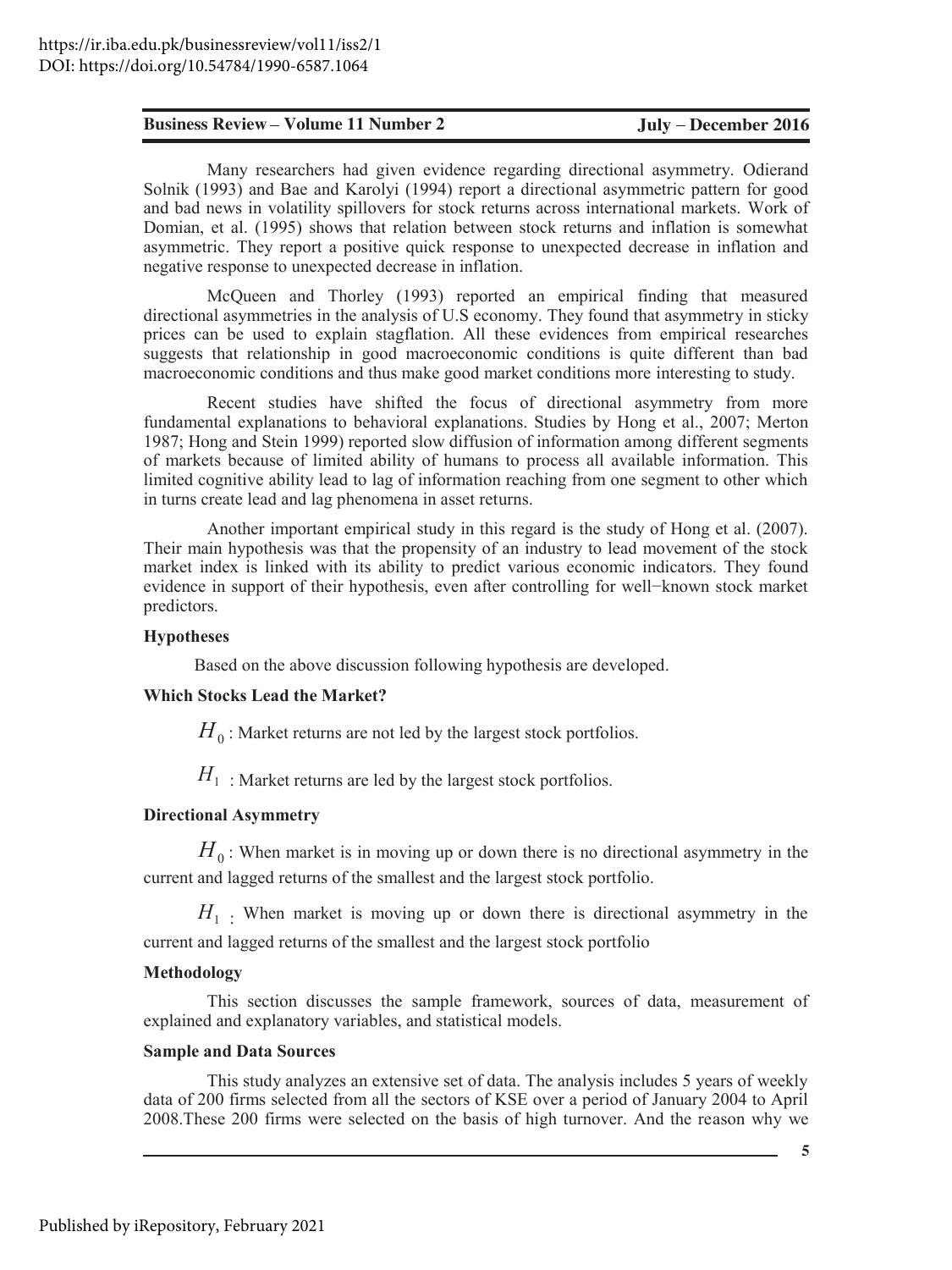stopped at April 2008 is that the Karachi Stock Exchange was declared frozen after steep downfall from April 2008 onwards. The following period did not show normal behavior of the Karachi Stock Exchange and hence inclusion of this period could pose a serious problem for generalization of the results. For market returns weekly data of the KSE-100 Index was taken. Data were collected from: www.bercorder.com and official website of the Karachi Stock Exchange i.e. www.kse.com.pk.

#### **Portfolio Development**

As far as the sorting of large and small cap firms is concerned, this research study follows the work of Rehman and Rehman (2010). They took an average value of market capitalization for sorting of their portfolios. Further dividing the portfolios into five portfolios is based on the work of Chou et al (2006).

#### **Weekly Data Sorting**

**Eusliness Review Volume 11 Number 2 July December 2016**<br> **Eugend** at April 2008 **b** with the Karakini Stock isochange was decised from a specifical properties and scheme and point the National Bohmolov of downthall Portfolios are sorted on the basis of their market capitalization. In case of analysis of weekly data companies are sorted on the basis of their respective weekly market capitalization. Companies are then sorted in 5 portfolios i.e. P1, P2, P3, P4, P5. This assignments is done in ascending order where P1 refers to portfolio consisting of the smallest firms based on their market capitalization, while P5 consists of the largest firms. There were 233 weeks and each week included 5 portfolios.

### **Main Variables of the Study**

#### **Market Capitalization**

Market capitalization refers to shares issued multiplied into their market values. Market capitalization is used to categorize the stocks into small and large stocks portfolios.

#### **Stock Returns**

Stock returns are calculated from the prices of stocks using the following formula:

$$
R_t = Ln(P_t / P_{t-1})
$$

where  $R_t$  is the return of each portfolio at time t, Ln is the natural log,  $P_t$  is the closing price

at end of a particular week and  $P_{t-1}$  is the opening price at the start of a particular week.

#### **Index Returns or Market Returns**

Market returns are calculated from the changes in KSE 100 Index. The formula for calculating the market returns is given as follow:

$$
R_m = Ln(I_t / I_{t-1})
$$

where  $R_m$  is the market or index returns at time t, Ln is the natural log,  $I_t$  is index closing value at the end of each week time t, and  $I_{t-1}$  is the index opening value at the start of the week.

The dependent variable is Index or market returns. The independent variables are on the left side. Through this model it is to be investigated which portfolio of stocks leads the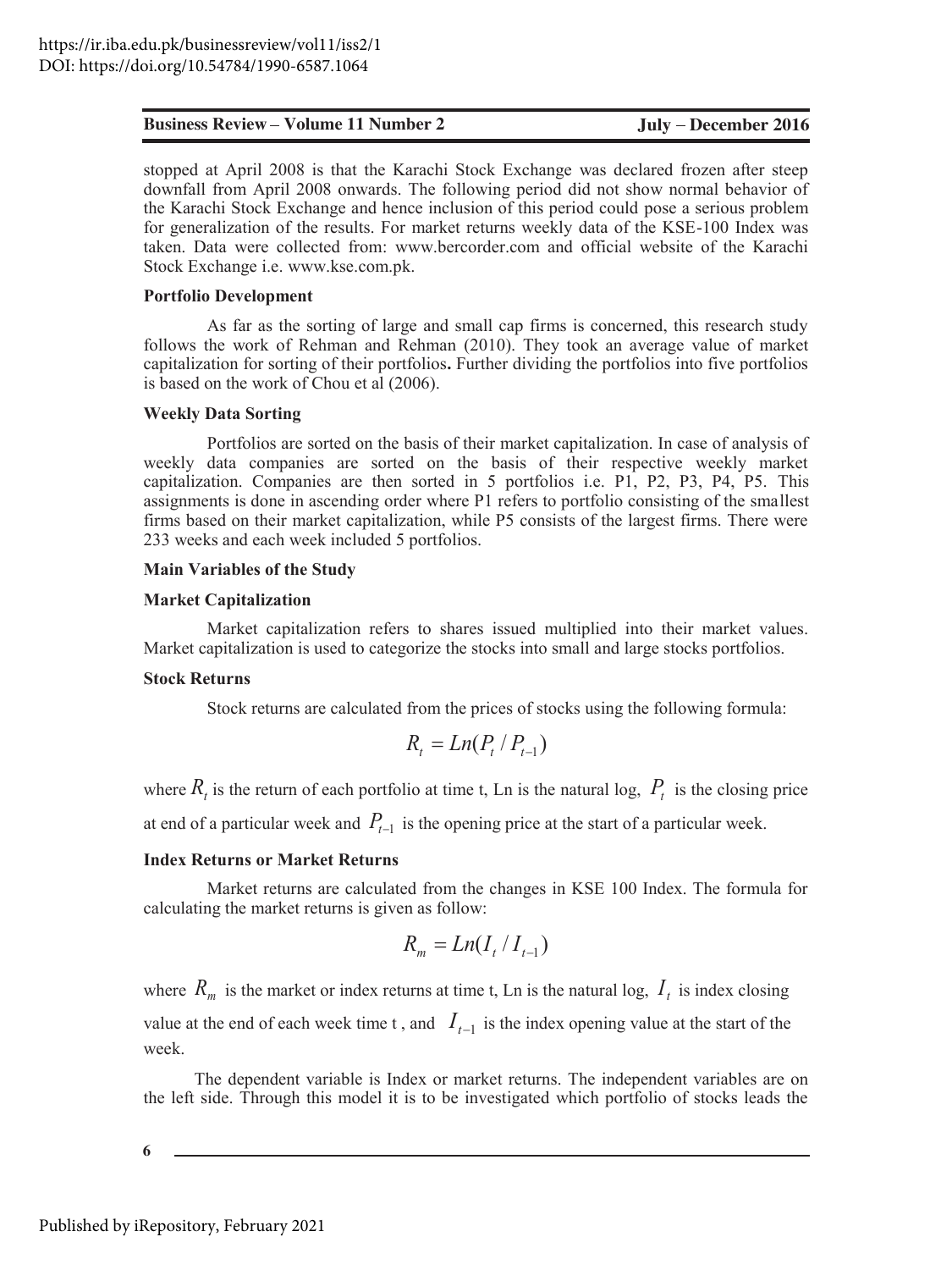market? The portfolio of stock that leads the market is then used as a proxy to find out how portfolio of the smallest stocks responds to returns of portfolio that leads the market.

#### **Statistical Model**

In this study two types of regression models are used to investigate the relationship between returns of small stocks portfolios and returns of large stock portfolios. McQueen et al. (1996) used ARCH regression to report for directional asymmetry. This study also uses OLS regression to analyze the directional asymmetry.

#### **Ordinary Least Square Method**

The first regression model is the simple Ordinary Least Square Method to investigate whether the market is led by returns of large stocks or returns of small stocks' portfolio. Following are the model specifications for the largest stocks' portfolio.

$$
r_{m,t} = \alpha + \beta_0 r_{5,t} + \beta_1 r_{5,t-1}
$$

where

 $r_m$  is the market index returns,

 $\alpha$  is the regression constant,

 $\beta_0$  is coefficient of returns of the largest portfolio,

 $r_{5,t}$  is the returns of the largest portfolio at time t

 $\beta_1$  is the coefficient of lagged returns of the largest stocks at time t-1

 $r_{5t-1}$  is the lagged returns of largest stocks' portfolio at time t-1

Similar OLS method is used for returns of small stocks' portfolio. The model specifications are given below.

 $r_{m,t} = \alpha + \beta_0 r_{1,t} + \beta_1 r_{1,t-1}$ 

All the parameters remain the same except the returns of small stocks' portfolio denoted by  $r_1$ 

#### **Symmetric and Asymmetric ARCH Regression Model**

The ARCH (Autoregressive Conditional Heteroskedesticity) model is used to regress the returns of the smallest portfolios on current and lagged returns of largest portfolios. The model specifications are.

$$
r_{1,t} = \alpha + \beta_0 r_{5,t} + \beta_1 r_{5,t-1} + \mu_t
$$
  

$$
\mu_t \approx N(0, h_t), h_t = \gamma_0 + \gamma_1 \mu_{t-1}^2
$$

Returns of the smallest stocks portfolio  $r_1$ , are regressed on current  $r_5$ , and lagged returns  $r_{5t-1}$  of largest stocks allowing autoregressive conditional heteroskadecticty.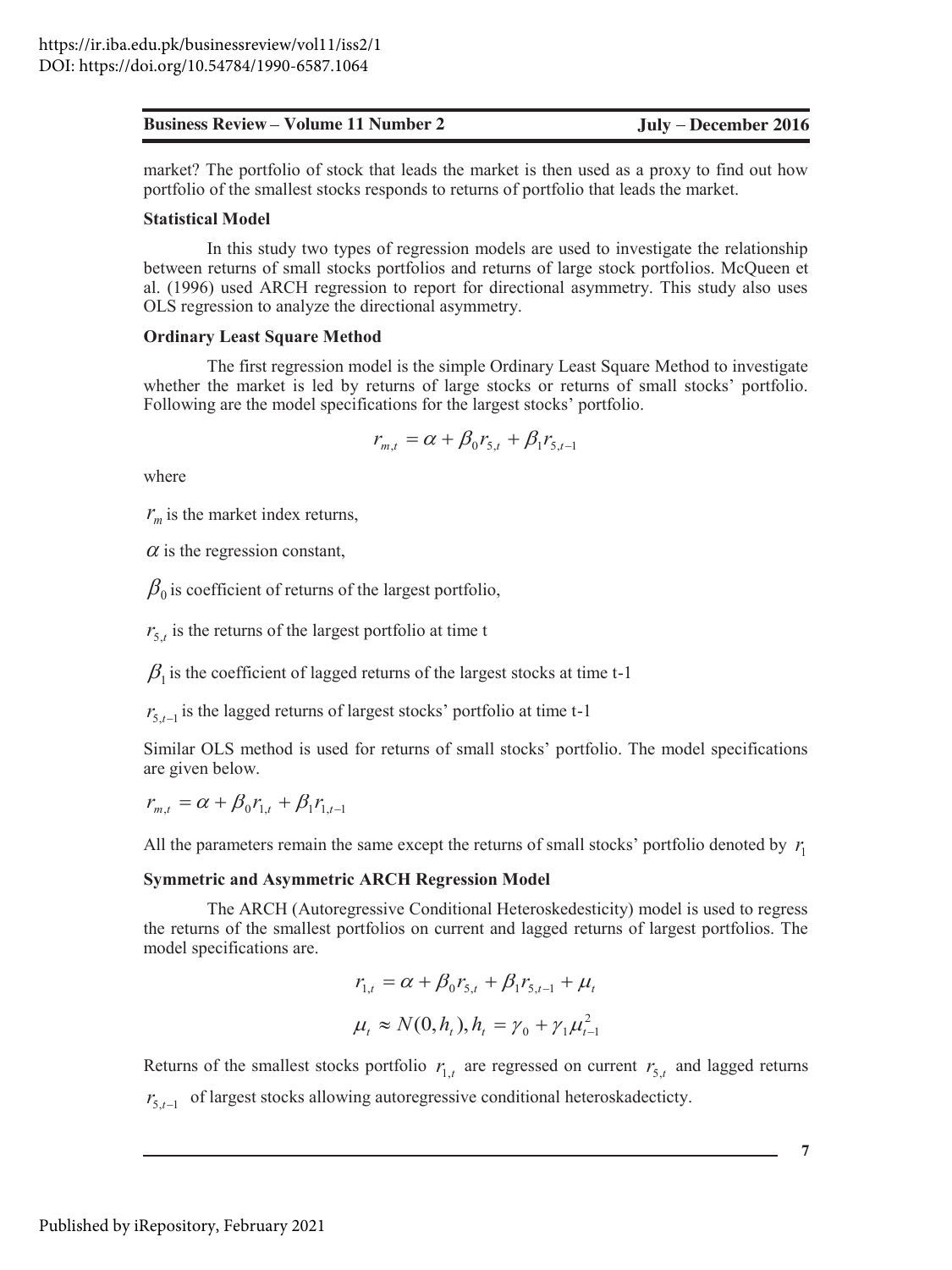#### **Findings and Analysis**

Table 1 reports summary statistics. These statistics are for weekly returns of portfolio P1, P2, P3, P4, and P5.  $\rho_1$ ,  $\rho_2$  and  $\rho_3$  represents autocorrelation of these five portfolios up to three lags.  $\rho_1^{UP}$  and  $\rho_1^{DN}$  are autocorrelations in up and down market respectively.  $S(\rho)$  is the standard error for autocorrelations. In up and down market autocorrelation is reported by taking  $r_5 > 0$  and  $r_5 < 0$  respectively. Where  $r_5$  are returns of the largest portfolio?

| Statistic                        | P <sub>1</sub> | P <sub>2</sub> | P <sub>3</sub> | <b>P4</b> | P <sub>5</sub> |
|----------------------------------|----------------|----------------|----------------|-----------|----------------|
| Mean                             | 0.0005         | 0.0013         | 0.0015         | 0.0009    | 0.0013         |
| St.<br>Deviation                 | 0.0376         | 0.0282         | 0.0286         | 0.0318    | 0.0387         |
| $\rho_1$                         | 0.0729         | 0.0822         | 0.0723         | 0.0805    | $-0.0759$      |
| $\rho_{2}$                       | 0.0798         | 0.0985         | 0.0953         | 0.0816    | $-0.0290$      |
| $\rho$ <sub>3</sub>              | 0.0068         | 0.1543         | 0.0796         | 0.0482    | 0.1104         |
| $S(\rho)$                        | 0.056          | 0.053          | 0.058          | 0.054     | 0.052          |
| pvalue                           | 0.001          | 0.0014         | 0.0021         | 0.163     | 0.497          |
| $\rho_{\rm l}^{_{UP}}$           | 0.1989         | $-0.1352$      | $-0.2435$      | $-0.2147$ | $-0.3442$      |
| $\rho_1^{\scriptscriptstyle DN}$ | 0.0153         | 0.1642         | 0.1037         | 0.1671    | 0.0129         |

**Table 1: Descriptive Statistics** 

#### **Which Stocks Lead the Market?**

In this section, we present and discuss results of the OLS and ARCH models to investigate the lead-lag pattern in portfolio returns as well as the directional asymmetry in up and down markets.

Table 2 shows that R square value is 0.6885 which is quite high and depicts that independent variable have greater explanatory power. It means 68.85% changes in the dependent variable market returns are due to independent variables. The coefficient of p5 and the lag value of p5 are statistically significant at 99 % significant level with a t value of 22.53 and 3.41 respectively. Thus it implies that market returns are led by both current and lagged returns of the largest stocks. The F value is 0.000 which is less than 0.05 which shows that overall model is statistically significant.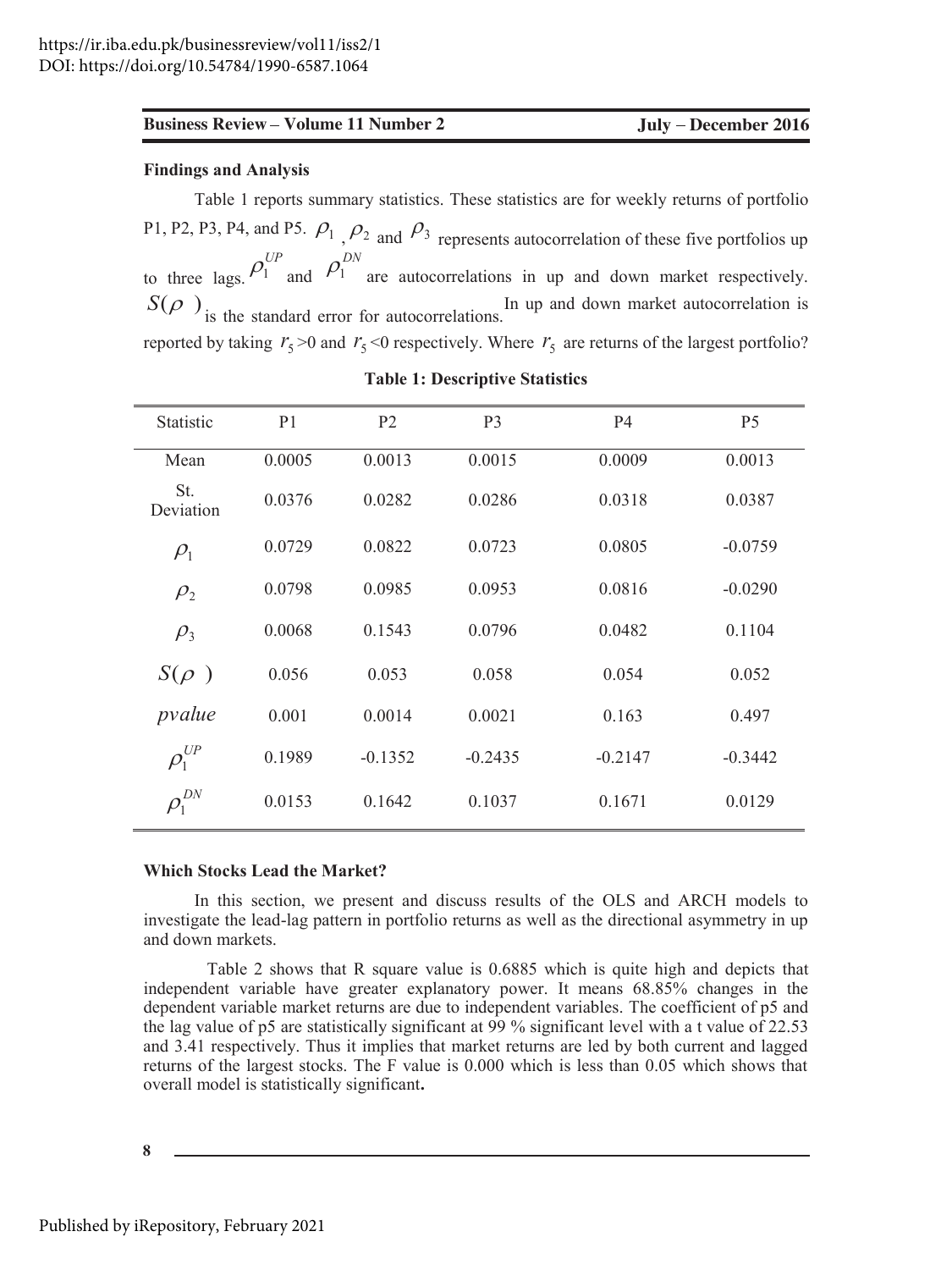$$
r_{m,t} = \alpha + \beta_0 r_{5,t} + \beta_1 r_{5,t-1}
$$

| <b>Business Review – Volume 11 Number 2</b>                                                                                                                                                                                                                                                                                                                                                                                                                                                          |                                                          |          | July – December 2016 |       |
|------------------------------------------------------------------------------------------------------------------------------------------------------------------------------------------------------------------------------------------------------------------------------------------------------------------------------------------------------------------------------------------------------------------------------------------------------------------------------------------------------|----------------------------------------------------------|----------|----------------------|-------|
| Table 2: Regression of Market Returns (rm) on the Largest Portfolio (P5)                                                                                                                                                                                                                                                                                                                                                                                                                             |                                                          |          |                      |       |
|                                                                                                                                                                                                                                                                                                                                                                                                                                                                                                      | $r_{m,t} = \alpha + \beta_0 r_{5,t} + \beta_1 r_{5,t-1}$ |          |                      |       |
| <b>Indicators</b><br>of Overall<br>Model<br>Significance                                                                                                                                                                                                                                                                                                                                                                                                                                             |                                                          |          |                      |       |
| Dependent Variable                                                                                                                                                                                                                                                                                                                                                                                                                                                                                   | rm                                                       |          |                      |       |
| Coefficient<br>of<br>determination<br>Square                                                                                                                                                                                                                                                                                                                                                                                                                                                         |                                                          |          |                      |       |
| R square adjusted                                                                                                                                                                                                                                                                                                                                                                                                                                                                                    | 0.6885                                                   |          |                      |       |
| $F(2, 228) P= 0.000$                                                                                                                                                                                                                                                                                                                                                                                                                                                                                 | 255.15                                                   |          |                      |       |
| Significance<br>Independent<br><sub>of</sub><br><b>Variables</b>                                                                                                                                                                                                                                                                                                                                                                                                                                     |                                                          |          |                      |       |
| Independent variables                                                                                                                                                                                                                                                                                                                                                                                                                                                                                | Coef.                                                    | Std. Err | t                    | P> t  |
| $\overline{p5}$                                                                                                                                                                                                                                                                                                                                                                                                                                                                                      | .8023915                                                 | .0356221 | 22.53                | 0.000 |
| L1                                                                                                                                                                                                                                                                                                                                                                                                                                                                                                   | .1214809                                                 | .0356072 | 3.41                 | 0.001 |
| explanatory power of market returns. The coefficient of 0.80 is a very healthy one. It shows if<br>market returns changes by 1 unit, 0.80 changes is due to current returns of the largest stock<br>portfolio. The p-value for the current returns is 0.000, which is less than standard value of<br>0.05. These results show that independent variable P5 (current returns of the largest stock<br>portfolio) is statistically significant.                                                         |                                                          |          |                      |       |
| <b>Lagged returns of the Largest Stock Portfolio</b>                                                                                                                                                                                                                                                                                                                                                                                                                                                 |                                                          |          |                      |       |
| Table 2 shows that coefficient for a lagged return of the largest stock portfolio is<br>$0.12$ . It shows if market returns changes by 1, 0.12 change is due to lagged returns of the<br>largest stock portfolio. Though it is very small contribution; however, it has statistical<br>significance with a p value of 0.001.                                                                                                                                                                         |                                                          |          |                      |       |
| Model specification for the smallest stocks portfolio is:                                                                                                                                                                                                                                                                                                                                                                                                                                            |                                                          |          |                      |       |
|                                                                                                                                                                                                                                                                                                                                                                                                                                                                                                      | $r_{m,t} = \alpha + \beta_0 r_{1,t} + \beta_1 r_{1,t-1}$ |          |                      |       |
| Table 3 shows an R value of 0.2680 which is very small as compared to the R value<br>for returns of the largest stocks 0.688. This shows current and lagged returns of the smallest<br>stock portfolio have a weak explanatory power of market returns. The over model is<br>statistically significant with a F value of 0.0000 much less than 0.05 slandered value.<br>Furthermore, the individual coefficient of p1 $(0.522)$ is significant at 99 % significance level<br>with a t value of 9.28. |                                                          |          |                      |       |
|                                                                                                                                                                                                                                                                                                                                                                                                                                                                                                      |                                                          |          |                      | 9     |

#### **Current Returns of the Largest Stock**

#### **Lagged returns of the Largest Stock Portfolio**

$$
r_{m,t} = \alpha + \beta_0 r_{1,t} + \beta_1 r_{1,t-1}
$$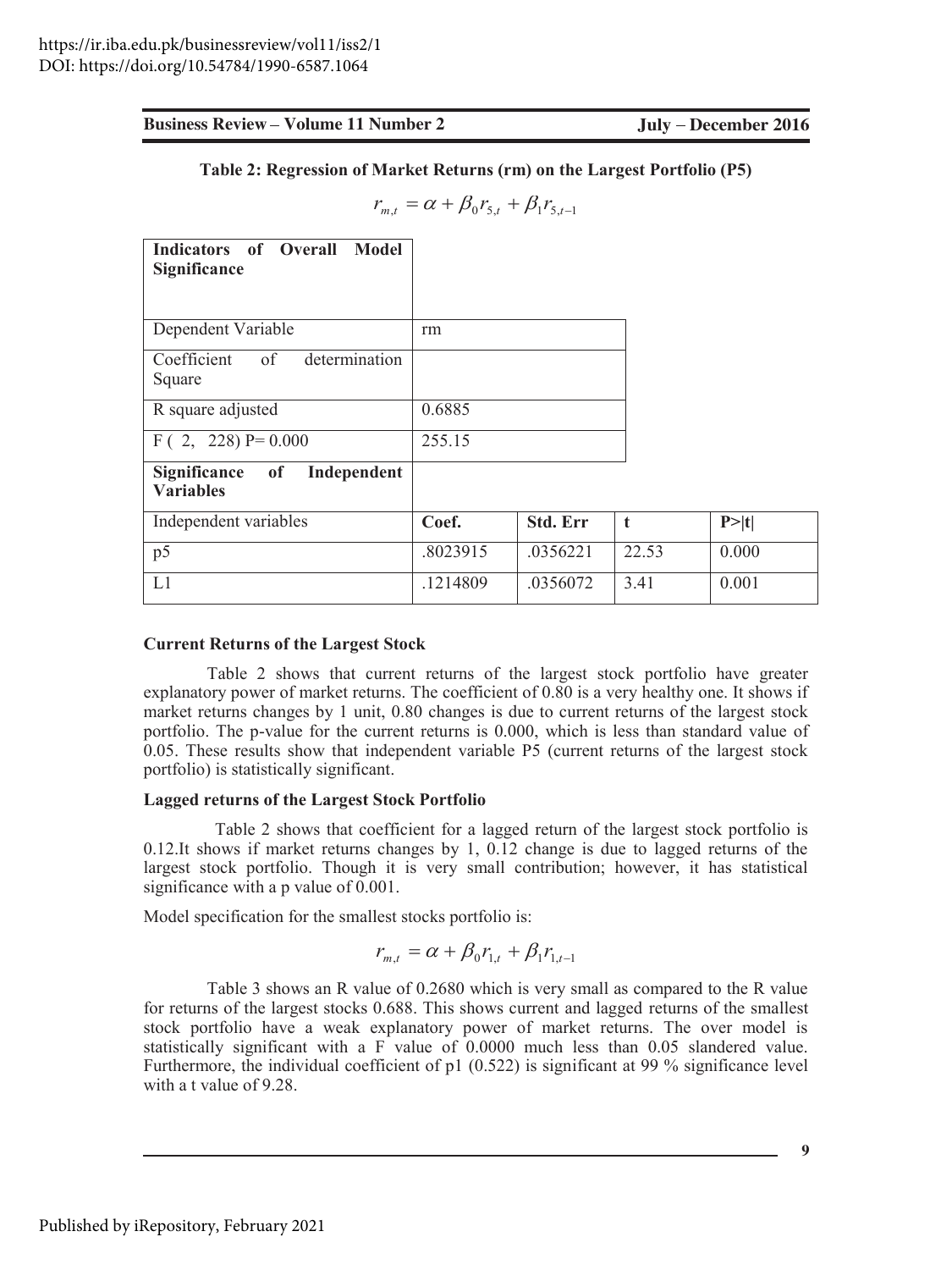July - December 2016

| <b>Indicators of Overall</b> |             |          |         |       |             |
|------------------------------|-------------|----------|---------|-------|-------------|
| <b>Model Significance</b>    |             |          |         |       |             |
| Dependent Variable           | rm          |          |         |       |             |
| R square adjusted            | 0.2680      |          |         |       |             |
| $F(2, 228), P = 0.000$       | 43.10       |          |         |       |             |
| <b>Significance of</b>       |             |          |         |       |             |
| <b>Independent Variables</b> |             |          |         |       |             |
| Independent variables        |             |          |         |       |             |
|                              | Coef.       | Std. Err | t       | P> t  | <b>Beta</b> |
| P <sub>1</sub>               | .5223356    | .056264  | 9.28    | 0.000 |             |
| L1                           | $-.0294808$ | .0561423 | $-0.53$ | 0.600 |             |

Table 3: Regression of Market Returns (rm) on the Smallest Portfolio (P1).

#### **Current Returns of the Smallest Stock Portfolio**

The coefficient for current returns of the smallest stock portfolio is less than the current returns of the largest stock portfolio (see Table 3). This shows the weak role played by current returns of the smallest stocks in leading the market. The lagged return have even negative coefficient and also very small as compared to coefficient of lagged returns of the largest stocks (see table). It is statistically insignificant with a p value of 0.600 greater than  $0.05.$ 

By comparing the results of Table 2 and 3, it is clear that current and lagged returns of the largest stock portfolio better lead the market as compared to current and lagged returns of the smallest stock portfolio. Thus our null hypothesis that returns of the largest stock portfolio do not lead the market is rejected and the alternate hypothesis is accepted.

Moreover, these results indicate that returns of the largest stock portfolios can be used as a proxy of market returns. In the following section returns of the smallest stock portfolios are regressed on returns of the largest stock portfolios through ARCH regression (autoregressive conditional heteroskadascticity) both in up and down market conditions for finding directional asymmetry.

#### **Directional Asymmetry**

This section presents the analysis to find out the directional asymmetry between current and lagged returns of the smallest and the largest stocks portfolio using ARCH Regression Model.

Table 4 shows that there is directional asymmetry in the concurrent and lagged stock returns of the smallest and the largest stock portfolio. In panel B of the table this directional asymmetry is measured by taking returns  $r_5 \ge 0$  for up market conditions and  $r_5 \le 0$  for down market conditions. This directional asymmetry is manifested by returns behavior in up and down market conditions. In Up market conditions,  $_{b1}^{UP}$  =0.386, however when the market is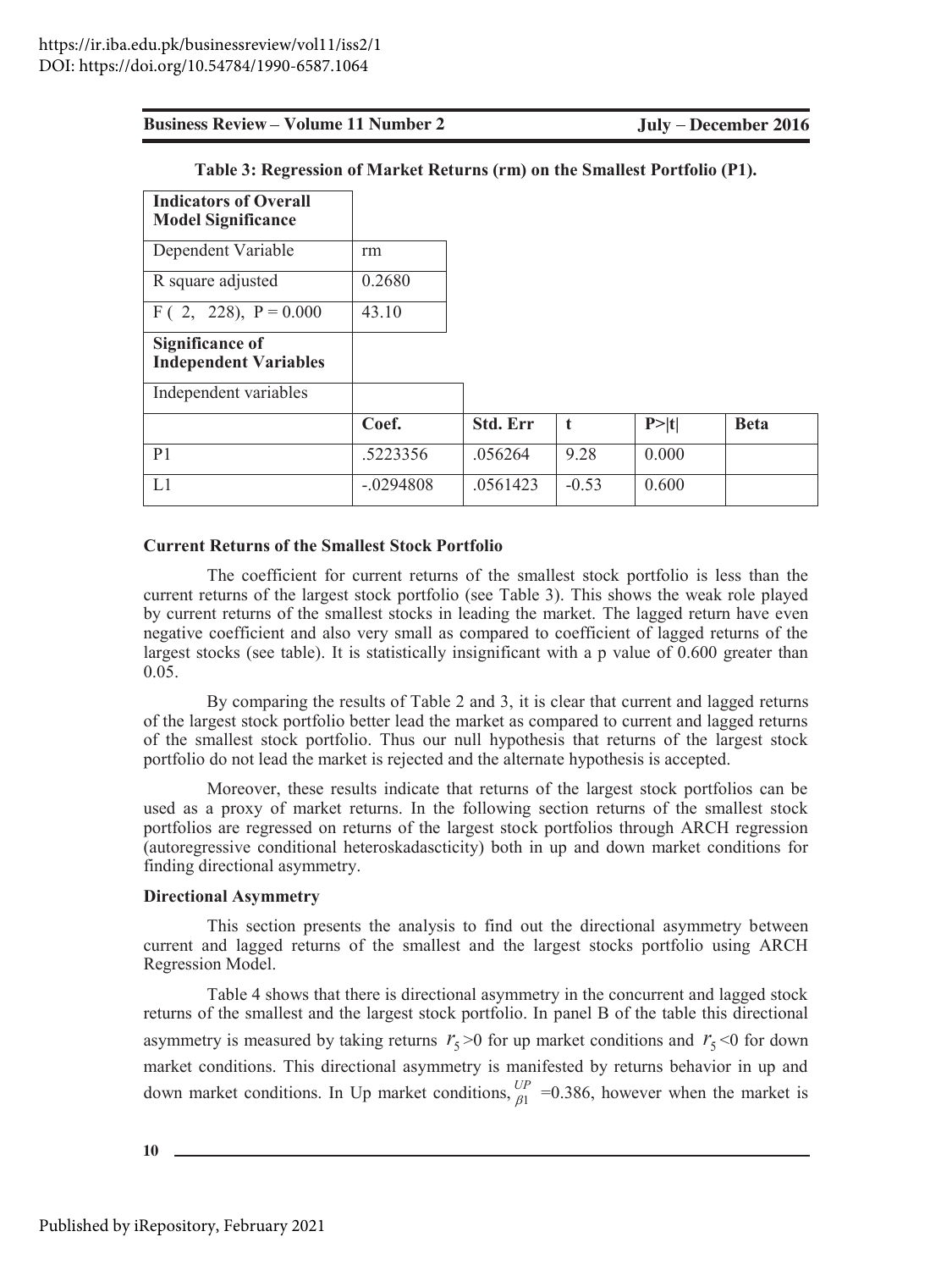#### Table 4: ARCH Regression of Small Stock Portfolio Weekly Returns on Current and **Lagged Returns of the Largest Stock Portfolio Returns**

| <b>Business Review - Volume 11 Number 2</b>                                                                                                                                                                                                                                                                                                                                                                                                                                      | July – December 2016 |
|----------------------------------------------------------------------------------------------------------------------------------------------------------------------------------------------------------------------------------------------------------------------------------------------------------------------------------------------------------------------------------------------------------------------------------------------------------------------------------|----------------------|
| down $\frac{DN}{\beta 1}$ =0.018. This shows a directional asymmetry in lagged returns of returns. For                                                                                                                                                                                                                                                                                                                                                                           |                      |
| concurrent returns when market is up $\frac{UP}{\beta_0}$ = 0.461, and when the market is down for                                                                                                                                                                                                                                                                                                                                                                               |                      |
| $\frac{DN}{\beta_0}$ = 0.873. Thus the concurrent returns also show a directional<br>concurrent returns                                                                                                                                                                                                                                                                                                                                                                          |                      |
| asymmetry. Thus Null Hypothesis $\begin{pmatrix} UP & - & DN \\ H_0 & \beta_0 \end{pmatrix}$ which states that there is no directional                                                                                                                                                                                                                                                                                                                                           |                      |
| asymmetry in concurrent and lagged returns of the smallest and the largest stocks is rejected<br>at p value of 0.000. These findings are consistent with the empirical findings of MacQueen et<br>al. (1996). There is not only a directional asymmetry but also returns of small stocks<br>portfolio are responding slowly than returns on large stock portfolios in up market conditions.                                                                                      |                      |
| Table 4: ARCH Regression of Small Stock Portfolio Weekly Returns on Current and<br><b>Lagged Returns of the Largest Stock Portfolio Returns</b>                                                                                                                                                                                                                                                                                                                                  |                      |
| $r_{1,t} = \alpha + \beta_0 r_{5,t} + \beta_1 r_{5,t-1} + \mu_t$                                                                                                                                                                                                                                                                                                                                                                                                                 |                      |
| Panel A: Symmetric Betas                                                                                                                                                                                                                                                                                                                                                                                                                                                         |                      |
| $\alpha \beta_0 \beta_1 \gamma_0$ *100 $\gamma_1$                                                                                                                                                                                                                                                                                                                                                                                                                                |                      |
| $0 - 001$<br>0.536<br>0.214                                                                                                                                                                                                                                                                                                                                                                                                                                                      |                      |
| Panel B: Asymmetric Betas                                                                                                                                                                                                                                                                                                                                                                                                                                                        |                      |
| $\alpha$ <sup>UP</sup> <sub><math>\beta_0</math></sub> $\beta_0$ <sub><math>\beta_1</math></sub> $\beta_1$ <sup>*</sup> $\gamma$ <sub>0</sub> <sup>*</sup> 100 $\gamma$ <sub>1</sub>                                                                                                                                                                                                                                                                                             |                      |
| 0.461<br>0.873<br>.018<br>0.007                                                                                                                                                                                                                                                                                                                                                                                                                                                  | 0.386                |
| Panel C: Test Statistics                                                                                                                                                                                                                                                                                                                                                                                                                                                         |                      |
| $\begin{array}{ccc} & U\overline{P} & = & \overline{DN} & \overline{UP} & = & \overline{DN} \\ & H_0 & \beta_0 & \beta_0 & H_0 & \beta 1 & \beta 1 \end{array}$<br>$0.461 \neq 0.874$<br>$0.018 \neq 0.386$                                                                                                                                                                                                                                                                      |                      |
| <i>p</i> value = 0.000 <i>p</i> value = 0.000                                                                                                                                                                                                                                                                                                                                                                                                                                    |                      |
| In Table 4, t-statistic are given in parenthesis, $r_{1,t}$ are the returns of small stocks at                                                                                                                                                                                                                                                                                                                                                                                   |                      |
| time t, $\beta_0$ is the coefficient of the largest stock portfolio at time t and $\beta_1$ is the coefficient                                                                                                                                                                                                                                                                                                                                                                   |                      |
| of the largest stock portfolio at time t-1. The superscripts UP and DN represent the up and<br>down market conditions respectively.                                                                                                                                                                                                                                                                                                                                              |                      |
| Our prime focus was on lagged beta however the behavior of concurrent returns also                                                                                                                                                                                                                                                                                                                                                                                               |                      |
| needs notice. In up market conditions $\frac{UP}{\beta_0} = 0.461$ and $\frac{DN}{\beta_0} = 0.873$ . This not only shows a                                                                                                                                                                                                                                                                                                                                                      |                      |
| directional asymmetry in concurrent returns but also the low up market beta shows the less<br>exposure of small stocks to good macroeconomic news. Similarly, directional asymmetry is<br>also obvious in lagged returns behavior. The up market beta for lagged returns is 0.386 and<br>down market beta is 0.018 which again shows the directional asymmetry. The lagged beta for<br>up market is very low as compared to lagged beta in down market again showing slowness of | 11                   |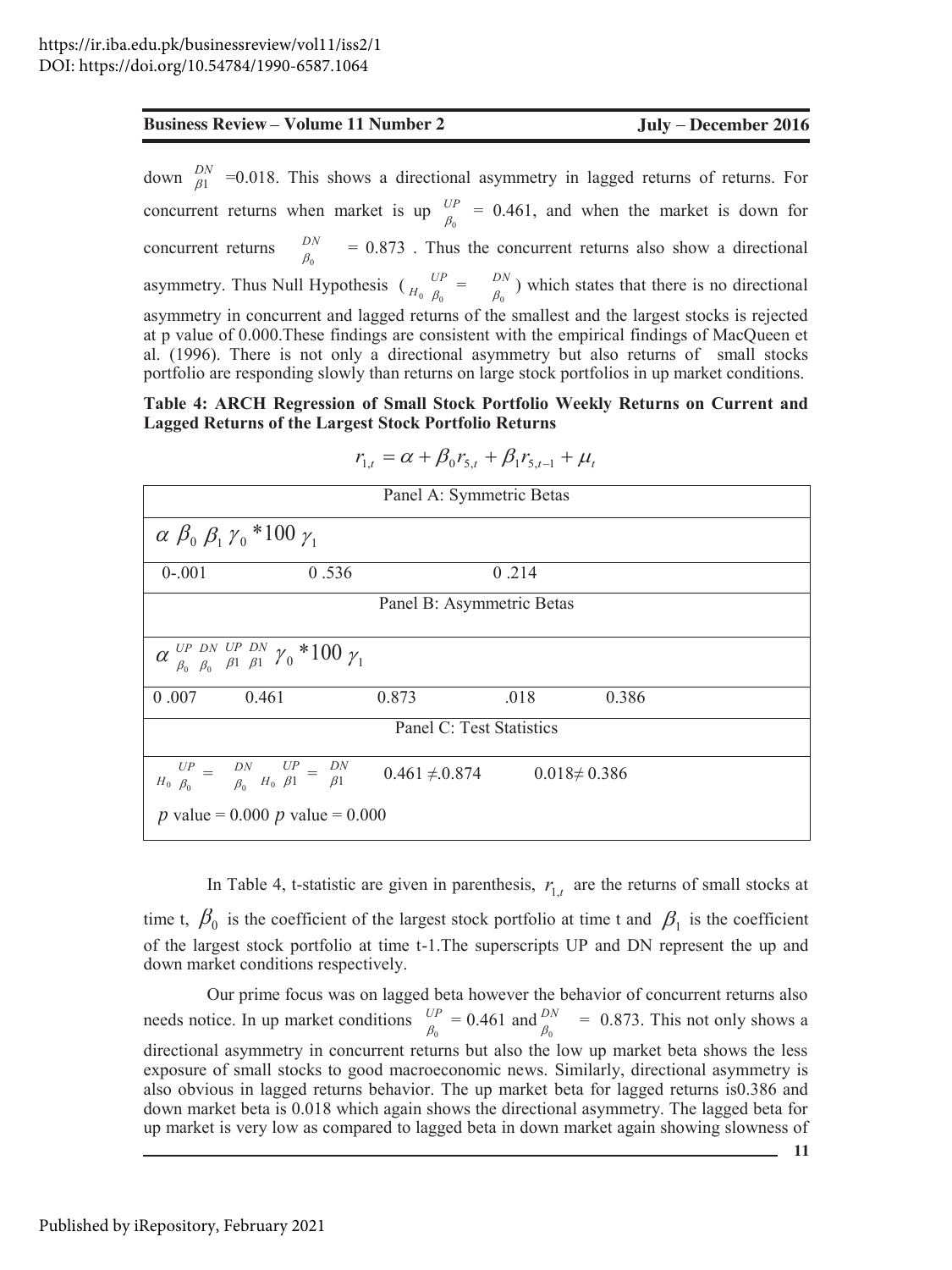| <b>Business Review – Volume 11 Number 2</b> | July – December 2016 |
|---------------------------------------------|----------------------|
|---------------------------------------------|----------------------|

small stocks to good macroeconomic news. The Null hypothesis  $\frac{UP}{H_0 \beta 1} = \frac{DN}{\beta 1}$ is again rejected at p-value of 0.000.

Since Karachi Stock Exchange experienced free-fall in mid April 2008, the management decided to freeze the index. In order to verify the above results a robustness test is conducted by removing data beyond April 2008 in the following section.

#### Robustness Tests by Excluding Data April 2008 Onward

A robustness test for OLS Regression results is done using less data up to March 2008 because KSE was frozen in April 2008.

| Table 5: Regression of Market returns (rm) on the Largest Portfolio (p5) |  |  |  |
|--------------------------------------------------------------------------|--|--|--|
|                                                                          |  |  |  |

t

19.73

3.41

 $P > |t|$ 

 $0.000$ 

 $0.000$ 

| <b>Indicators of Overall Model</b><br><b>Significance</b> |          |          |
|-----------------------------------------------------------|----------|----------|
| Dependent Variable                                        | rm       |          |
| R square adjusted                                         | 0.6497   |          |
| $F(2, 211), P = 0.000$                                    | 195.65   |          |
| <b>Significance of independent</b><br>variables           |          |          |
| Independent variables                                     | Coef.    | Std. Err |
| p5                                                        | .7807715 | .0395711 |
| IJ                                                        | .1475694 | .0395583 |

#### Table 6: Regression of Market Returns (rm) on the Smallest Portfolio (p1)

| <b>Indicators of Overall Model</b><br><b>Significance</b> |             |                 |         |        |
|-----------------------------------------------------------|-------------|-----------------|---------|--------|
| Dependent Variable                                        | rm          |                 |         |        |
| R square adjusted                                         | 0.2222      |                 |         |        |
| $F(2, 211), P = 0.000$                                    | 30          |                 |         |        |
| Significance of<br>independent<br>variables               |             |                 |         |        |
| Independent variables                                     | Coef.       | <b>Std. Err</b> |         | P >  t |
| P <sub>1</sub>                                            | .4482631    | .0577421        | 7.76    | 0.000  |
| L1                                                        | $-.0289373$ | .0575891        | $-0.50$ | 0.616  |

From Table 5 and 6 it is clear that even by removing data after April 2008 due to freezing of the Karachi Stock Exchange, the results do not change. The results for p1 have statistical significance at 99 percent level with a t value of 7.76. These results again show that market is driven by the largest stock portfolios with statistical significance.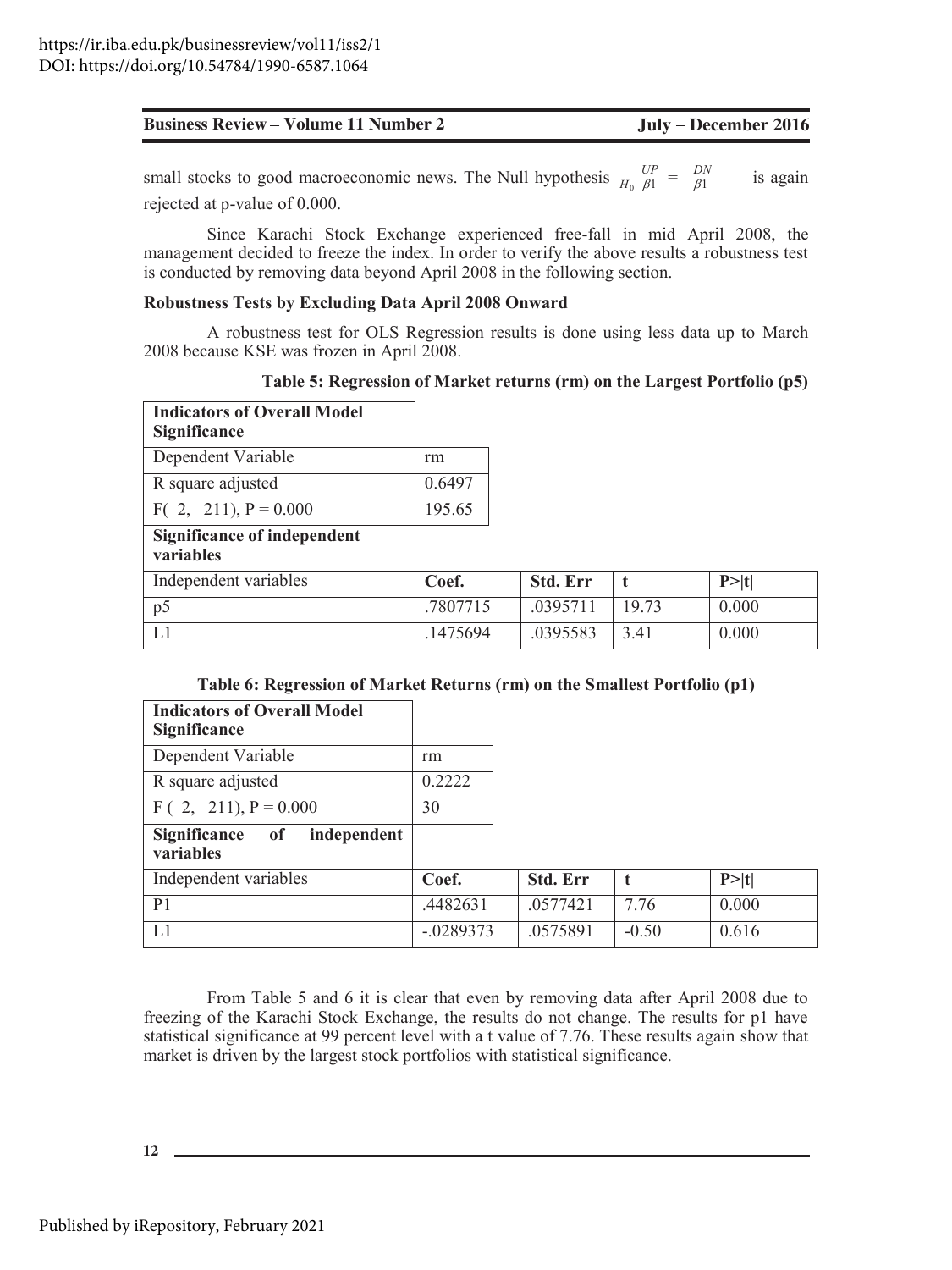#### Robustness Tests of Asymmetric ARCH Regression Using less data

Model specifications is  $r_{1,t} = \alpha + \beta_0 r_{5,t} + \beta_1 r_{5,t-1} + \mu_t$ 

#### Table 7: Robustness Tests of Asymmetric ARCH Regression Using Less Data

| Panel A: Symmetric Betas                                                                                    |                                               |                    |       |  |  |  |
|-------------------------------------------------------------------------------------------------------------|-----------------------------------------------|--------------------|-------|--|--|--|
| $\alpha \beta_0 \beta_1 \gamma_0$ * 100 $\gamma_1$                                                          |                                               |                    |       |  |  |  |
| 0.499<br>$-0.001$                                                                                           |                                               | 0.212              |       |  |  |  |
|                                                                                                             | Panel B: Asymmetric Betas                     |                    |       |  |  |  |
| $\alpha$ $_{\beta_0}^{UP}$ $_{\beta_0}^{DN}$ $_{\beta_1}^{UP}$ $_{\beta_1}^{DN}$ $\gamma_0$ *100 $\gamma_1$ |                                               |                    |       |  |  |  |
| .0006<br>.432                                                                                               | 0.825                                         | 0.016              | 0.365 |  |  |  |
| Panel C: Test Statistics                                                                                    |                                               |                    |       |  |  |  |
| $\begin{array}{ccc} UP & = & DN & UP = & DN \\ H_0 & \beta_0 & \beta_0 & H_0 & \beta1 \end{array}$          | $.432 \neq 0.825$                             | $0.016 \neq 0.365$ |       |  |  |  |
|                                                                                                             | <i>p</i> value = 0.000 <i>p</i> value = 0.001 |                    |       |  |  |  |

Table 7 shows that the results are robust by excluding April 2008 onward data. Data after April 2008 was removed and then the smallest stock returns were regressed on the smallest stocks returns allowing heteroskedasticity. ARCH regression was conducted both in up as well as down market. Results are consistent with our previous findings. There is not only directional asymmetry in concurrent and lagged returns. The concurrent beta (0.432) in up market is less than concurrent beta in down market conditions. This implies that small stocks respond slowly to positive economic views. Further lagged beta in up market is again lesser than lagged beta in down market. So the results are consistent for both concurrent and lagged returns. Findings have statistical significance with p-values lesser than 0.05 for both current and lagged betas.

#### **Conclusion**

This research study is based on the work of Lo and MacKinlay (1990a, 1990b), Mech (1993), and McQueen, et al. (1996) regarding the ability of large stock portfolios to lead the returns of small stock portfolio. Findings of the study show that portfolios of the largest stock lead the market. Results also show that directional asymmetry exists between returns of large and small stock portfolio. Using ARCH regression, it is found that small stocks indeed respond slowly to good macroeconomic news. Analyses included both concurrent and lagged returns. In both cases directional asymmetry was found in returns of large and small stock portfolio. The findings of this study are consistent with the empirical findings of Grinblatt, etal. (1995) and Keim and Madhavan (1995). One possible explanation for the findings of this study may be that in down market conditions investors tend to sell all stocks quickly. When market is up and news is good, investors buy large easy-to-price stocks and take their time before buying smaller and more volatile stocks. The lead-lag relationship has yet to be formulized into a more plausible trading model that allows for directional asymmetry. We leave this as an open question for future research studies.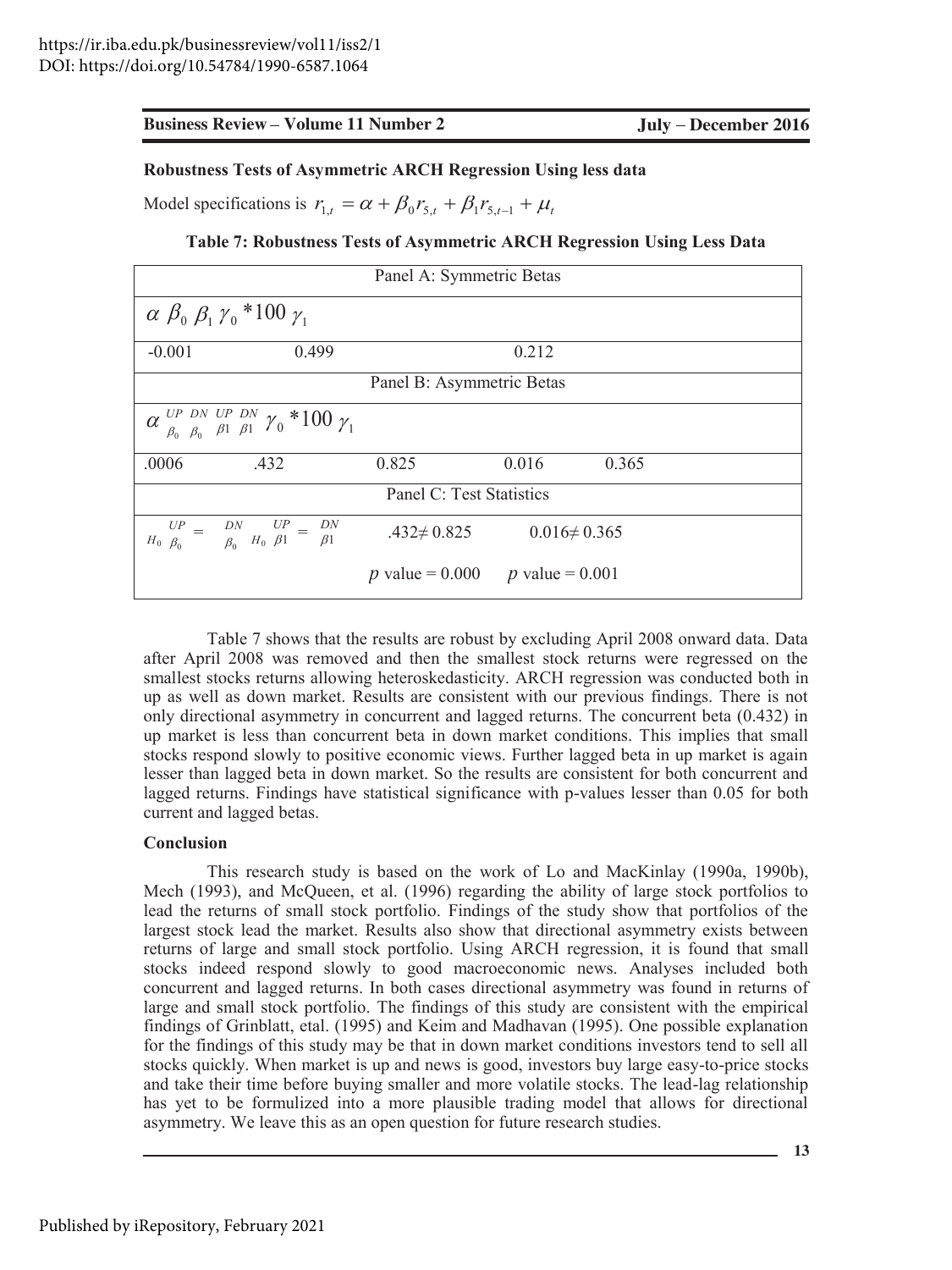If returns of two groups of stocks possess a systematic lead-lag relationship between them then it will be very easy for a portfolio investor to predict the returns of one group of stock from the return pattern of other group of stocks. In this way the managers can follow a buy-winner and sell-loser strategy and earn above normal profits.

**Ensiness Review Volume 11 Number 2 Judy December 2016**<br>
If meanning of work grapps of stacking possess a systematic lead-ag relationship herework of the furtherm of the current particles in the current particles in the These findings suggest that the capital market of Pakistan appears to be informational inefficient since based on this lead-lag effect forecastibility of assets 'returns is feasible. Our results may be of interest to investors, institutional investors, technical analysts and portfolio managers who are interested in finding profitable portfolio strategies in the Karachi Stock Exchange based on past stock returns. This finding provides portfolio managers and hedge funds with valuation information, to seek new investment opportunities in developed and emerging markets, particularly in the aftermath of the financial crisis of 2007-2009.

#### **References**

Badrinath, S. G., Kale, J. R., & Noe, T. H. (1995). Of Shepherds, Sheep, and the Crossautocorrelations in Equity Returns. Review of Financial Studies, 8(2), 401–430.

Bae, K.-H., & Karolyi, G. A. (1994). Good news, bad news and international spillovers of stock return volatility between Japan and the U.S. Pacific-Basin Finance Journal,  $2(4)$ ,  $405 -$ 438.

Boudoukh, J., Richardson, M. P., & Whitelaw, R. F. (1994). A Tale of Three Schools: Insights on Autocorrelations of Short-Horizon Stock Returns. Review of Financial Studies,  $7(3), 539 - 573.$ 

Cen, L., Chan, K., Dasgupta, S., & Gao, N. (2013). When the tail wags the dog: Industry leaders, limited attention, and spurious cross-industry information diffusion. *Management* Science, 59(11), 2566-2585.

Chan, K. (1993), Imperfect Information and Cross-Autocorrelation among Stock Prices. The Journal of Finance,  $48:1211-1230$ .

Chou, P.-H., Li, W.-S., & Zhou, G.  $(2006)$ . Portfolio optimization under asset pricing anomalies. Japan and the World Economy,  $18(2)$ ,  $121-142$ .

Cohen K, Maier S, Schwartz R, Whitcomb D (1986). The microstructure of securities markets, Prentice-Hall, Englewood Cliffs, NJ.

Conrad, J., M. Gultekin, and G. Kaul (1991), 'Asymmetric Predictability of Conditional Variances', Review of Financial Studies, 4, 597-622.

Conrad, J.S., M. Gultekin and G. Kaul, (1997), Profitability of short-term contrarian strategies: implications for market efficiency, Journal of Business and Economic Statistics 15, 397-386.

Domian, D., J. Gilster, and D. Louton, (1995), Expected inflation, interest rates, and stock returns, Faculty of Business Administration, Memorial University of Newfoundland, Working paper.

Donald, K, and A. Madhavan, (1995), Anatomy of the trading process Empirical evidence on the behavior of institutional traders, Journal of Financial Economics, 37, (3), 371-398

Fama E (1965). The behavior of stock-market prices. *Journal of Business*, 38(1): 34-105

Fama E (1970). Efficient capital markets: A review of theory and empirical work. *Journal of Finance*